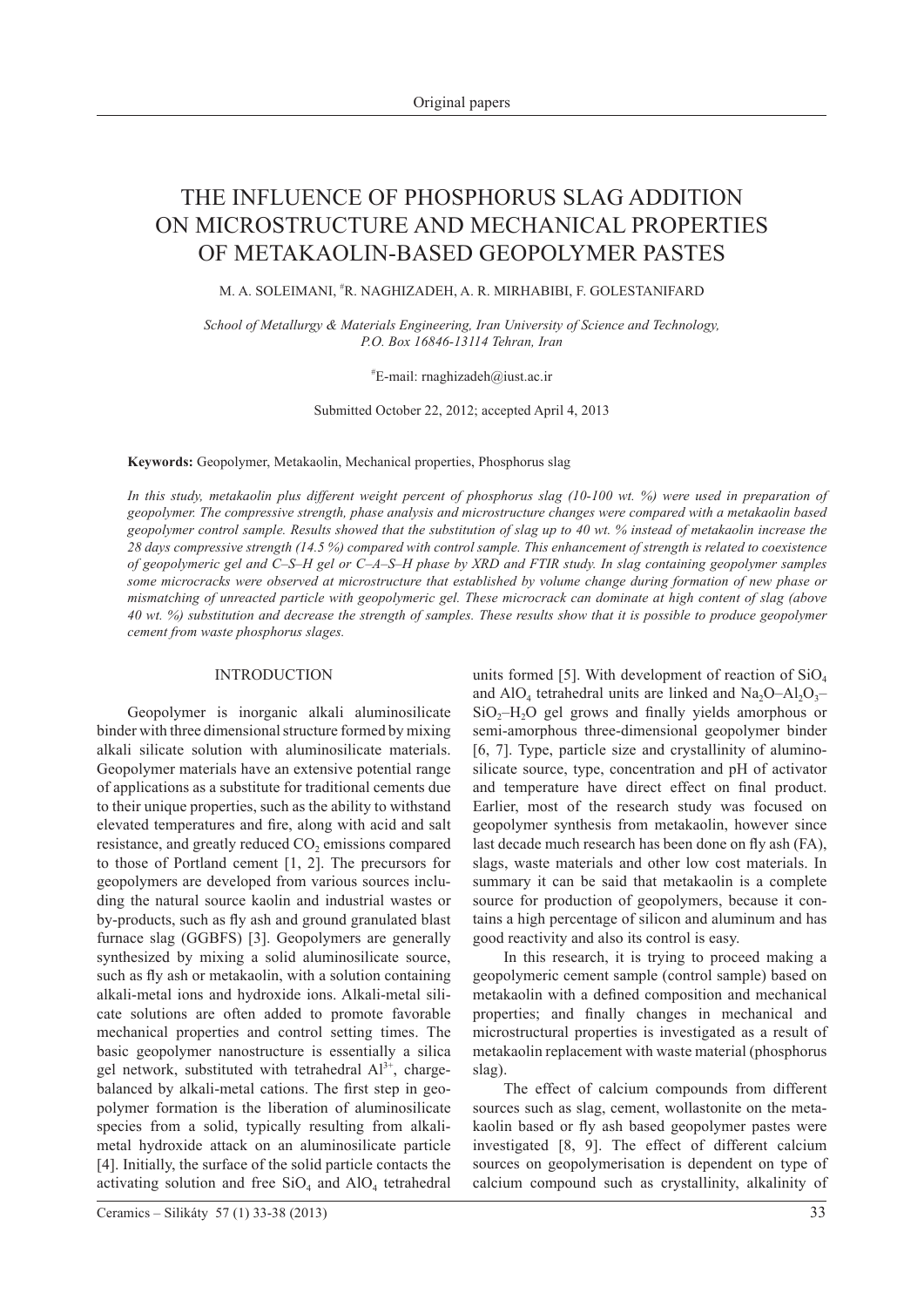activator (pH) and curing temperature. Two main effects on the addition of calcium compounds are reported [8, 9]. One effect is the formation of calcium silicate and/ or aluminate hydrate phases (C–S–H and/ or C–A–S–H) and improvement of geopolymerisation reaction and the other effect is arriving of  $Ca^{2+}$  in the geopolymeric binder structure that can acts as a charge-balancing cation or disrupt of three-dimensional aluminosilicate network. In the current study, phosphorus slag containing above amount calcium silicate and some  $P_2O_5$  are added to the metakaolin based geopolymer and investigated mechanical properties and microstructure of resultant geopolymer. The findings of this research would help to reveal the structure of phosphorus slag containing geopolymer and also utilization of this waste material for the beneficial product.

## **EXPERIMENTAL**

# Materials

According to previous studies [10] control sample paste (calcined kaolin-based geopolymer) was prepared with calcined kaolin and alkali activator at molar ratio Na<sub>2</sub>O/SiO<sub>2</sub> = 0.6. Alkali activator consists sodium silicate and sodium hydroxide and metakaolin were obtained from calcination of CC31-kaolin (W.B.B corporation) at 700°C. The chemical analysis of kaolin and activators are shown in Table 1. The phosphorus slag obtained from an Iranian company that produce  $P_2O_5$  from reaction of calcium phosphate  $(Ca_{10}(PO_4)_6F_2)$ , C and  $SiO<sub>2</sub>$ . The chemical composition of slag (Table1) shows that calcium silicate base slag contains  $A<sub>1</sub>O<sub>3</sub>$ and  $P_2O_5$  components which used for this study. The phosphorus slag was grinded and after passing through sieve (200 mesh) was replaced with different amounts 10 - 100 wt. % instead of metakaolin. Distilled water was used throughout this study.

#### Specimens preparation

For preparation of the specimens, molar ratio  $Na<sub>2</sub>O$  $A<sub>1</sub>·O<sub>2</sub> = 0.8$  and mass ratio W/C = 0.53 for all specimens were used. The activating alkali solution was prepared by dissolving NaOH pellets in distilled water and mixing with sodium silicate solution and was then stored for one day prior to use to allow equilibration. Metakaolin (MK)

Table 1. Chemical composition of the starting materials used.

and phosphorus slag (PS) powders with nine different ratios between MK and PS was added into the above premix alkaline solution and further mixed for 5 minutes. The MK / (MK + PS) mass ratios being 0; 0.1; 0.2; 0.4; 0.5; 0.6; 0.8; 0.9 and 1. These particular ratios were chosen so as to provide for equal moles of water present in the structures of all the matrices synthesized. After mixing, the geopolymeric pastes were poured into cubic steel mold (50 mm each side) which were then vibrated for 2 min. In order to prevent the evaporation of mixing water and the carbonation of the surface, the specimens were covered by plastic film during the setting and hardening process. After hardening at room temperature for 24 h the specimens were removed from molds. The de-molded specimens cured at room temperature in normal atmosphere condition for 7, 14, 21 and 28 days. At least 3 specimens were made for each formula. Then compressive strength testing is performed and average value is served as the ultimate compressive strength.

The fragments of the selected formula were collected after compressive tests for microstructure analysis. Some of them were used to conduct SEM-EDX analysis and the others are further finely crushed for XRD and FTIR analysis.

# Nomenclature and sample composition

Samples were classified by the source of solid aluminosilicate, type of material replaced, percent of the replacement (%) and curing time. Samples were named using the following nomenclature:

## aM - Xb

where *a* indicates the curing time, *M* indicates source of solid aluminosilicate  $(M = \text{Metakaolin})$ , *X* indicates the type of material replaced  $(S = Slag)$  and *b* indicates the percent of the replacement.

# Method of analysis

# FTIR analysis

Fourier transform infrared spectroscopy (FTIR) is performed on a SHIMADZU-FTS 8400 FTIR using KBr pellet techniques. The resolution and number of scans used in FTIR collection were  $2.0 \text{ cm}^{-1}$  and 16, respectively.

| Material         | $P_2O_5$                 | $Al_2O_2$ | SiO <sub>2</sub> | $K_2O$                   | Na <sub>2</sub> O                     | Fe <sub>2</sub> O <sub>3</sub> | TiO <sub>2</sub>                      | CaO                                                   | MgO     | L.O.I |
|------------------|--------------------------|-----------|------------------|--------------------------|---------------------------------------|--------------------------------|---------------------------------------|-------------------------------------------------------|---------|-------|
| Kaolin           | $- -$                    | 31.1      | 54.25            | 0.9                      | $\hspace{0.05cm}$ – $\hspace{0.05cm}$ | 0.91                           | 0.59                                  | 0.20                                                  | 0.48    | 11.51 |
| $Na2SiO3$ (aq)   | $- -$                    | $- -$     | 25.5             | $\overline{\phantom{m}}$ | 13.1                                  | $\overline{\phantom{m}}$       | $- -$                                 | $- -$                                                 | $-\,-$  | 61.4  |
| NaOH (10 M) (aq) | $\overline{\phantom{m}}$ | $- -$     | $- -$            | $-\, -$                  | 23.74                                 | $\overline{\phantom{m}}$       | $- -$                                 | $\hspace{0.05cm} - \hspace{0.05cm} - \hspace{0.05cm}$ | $-\, -$ | 76.2  |
| phosphorus slag  | 1.79                     | 6.97      | 37.92            | 0.68                     | 0.38                                  | 0.62                           | $\hspace{0.05cm}$ – $\hspace{0.05cm}$ | 46.45                                                 |         | 2.46  |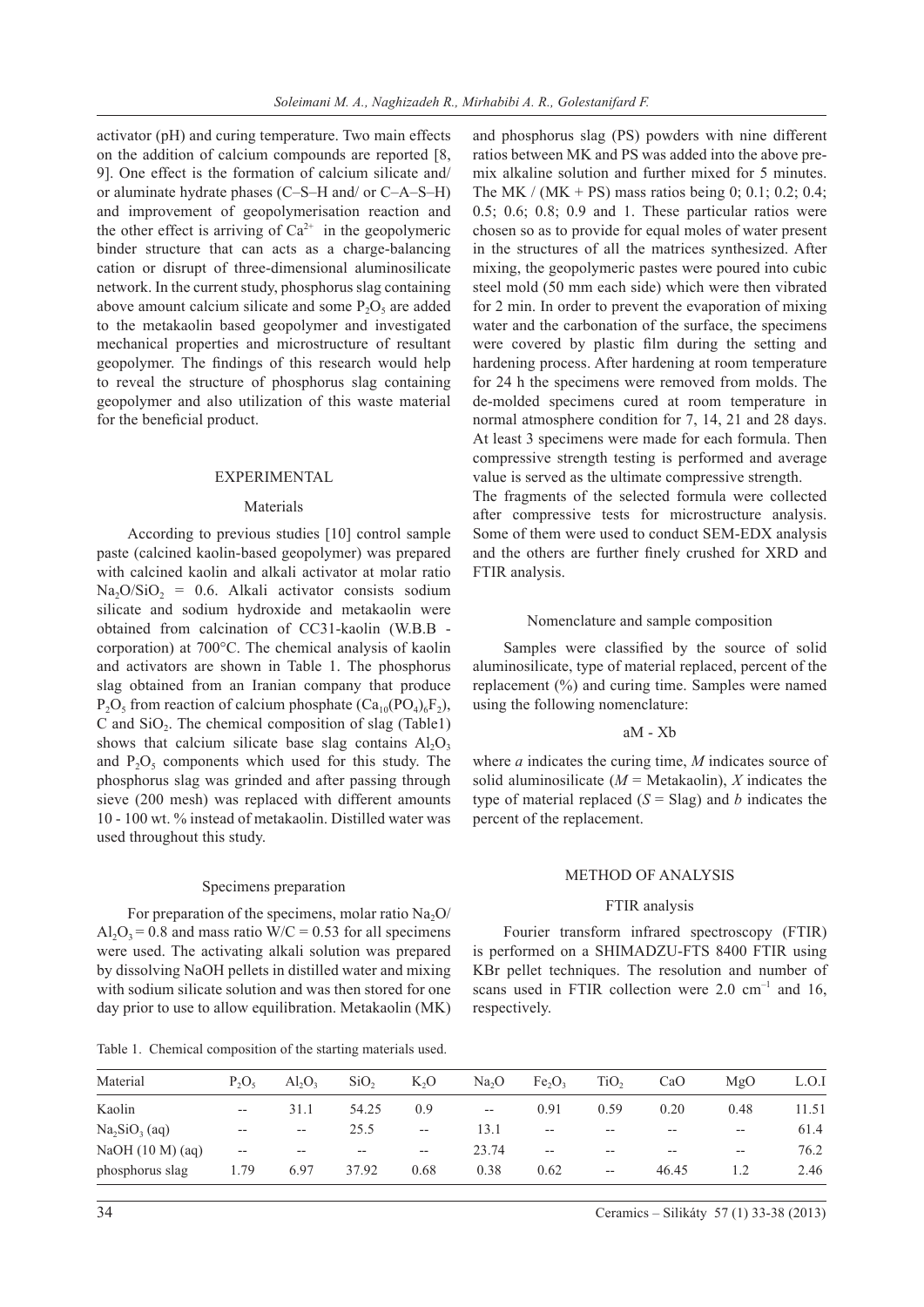## XRD analysis

 X-ray powder diffraction is recorded on a Philips PW1800 spectrometer with the following testing parameters: 40 kV, 30 mA, Cu (Kα) Radiation. The XRD patterns obtained by a scanning rate of 1° per min from  $2\theta = 5^{\circ}$  to 60° and steps of  $2\theta = 0.04^{\circ}$ .

# SEM analysis

VEGA\\TESCAN SEM is used to characterize the microstructure and chemical compositions of the fully reacted geopolymeric specimens. The following test parameters are employed in this study: accelerating voltage of 15 keV, pressure and relative humidity in sample chamber of 4.2 Torr and R.H. 80 % respectively.

#### Results and discussion

#### Compressive Strength

Figure 1 shows compressive strength geopolymeric samples replaced with slag, preposition to percentage substitution at different curing times. Overall according to strength results we can say:

Replacing of the phosphorus slag instead of metakaolin to 80 wt. % will be reduced compressive strength toward the control sample in curing time of 7 days.

Replacing of the slag instead of metakaolin  $(10 - 100 \text{ wt. } %)$  will be led to increasing of compressive strength of the geopolymeric samples toward the control sample in curing times of 14 and 21 days.

In curing length 28 days with replacing of slag instead metakaolin to 40 wt. % led to increasing of compressive strength, however, the addition of slag was destructive if it was added in a significant amount (40 - 90 wt. % of total mass).

Previous studies have shown that the addition of limited amount calcium has generally positive effect on the mechanical properties of the geopolymeric binder, but the exact role of calcium during the geopolymerisation process remains unclear [11-13]. Phase



separation between alkali-aluminosilicate (i.e. geopolymer) and partially Al-substituted calcium silicate hydrate (C–A–S–H) gels has been observed in a number of Ca-containing geopolymer systems [13, 14]. It has also been suggested, but never definitively proven, that  $Ca<sup>2+</sup>$  is capable of acting as a charge-balancing cation within the geopolymeric binder structure [14].

For statement of decreasing compressive strength of slag substituted geopolymer pastes in 7 days curing time in comparison with control sample must be said that dissolution of silicon and aluminium from the aluminosilicate source (metakaolin in this case) governs the initial stage of geopolymerisation. The formation of a geopolymeric gel depends on the availability of dissociated silicate and aluminate monomers in the alkaline medium, which is further dependent on the extent of dissolution of these two species from the original aluminosilicate source. In the presence of soluble calcium species, the dominant reactions dependent on  $pH$ ,  $SiO<sub>2</sub>/Al<sub>2</sub>O<sub>3</sub>$  ratio and amount of calcium may become more complex. Under these circumstances calcium could precipitate as  $Ca(OH)_{2}$ , C–S–H and C–A–S–H, lowering the alkalinity of the medium and decreasing driving force for dissolution of silicon and aluminum that hindering the formation of the geopolymeric gel and cause strength development to delay [13, 14]. It seems that at 7 days curing, the precipitation of C–S–H, C–A–S–H and low amount formation of geopolymer gel led to decreasing of compressive strength slag containing geopolymer pastes toward the control sample.

Increasing of compressive strength of the geopolymeric samples in curing times of 14, 21 and 28 days could be due to development of geopolymer network gel after precipitation of initial calcium containing gels. With decreasing significant levels of dissolved calcium, silicate and aluminate monomers will react together to form a geopolymer in an alkaline environment. So we can say that increasing of compressive strength in geopolymeric samples substituted with slag, are because coexistence of geopolymeric alkali aluminosilicate gel and C–S–H or C–A-S–H gels. As noted previously, strength of samples at curing time of 28 days is reduced over replacement 40 % slag instead of metakaolin. The reason for this behavior seems to be clarified by examining microstructure of these samples.

### Infrared spectroscopy characterization

Figure 2 shows FTIR spectra of the slag, control sample (28M) and geopolymeric samples replaced with 40, 50, 100 wt. % of phosphorus slag after 28 days curing. The geopolymer cement samples contain geopolymer gel with empirical formula similar to  $Na_n\{-(SiO_2)_z-AIO_2-\}_n.WH_2O$  and unreacted metakaolin and/or phosphors slag particle. The slag spectrum contains wide bands at 518, 707, 1008, 1429 and Figure 1. Compressive strength versus wt. % added slag.  $3442 \text{ cm}^{-1}$ . In slag spectrum signal at about 1008 cm<sup>-1</sup>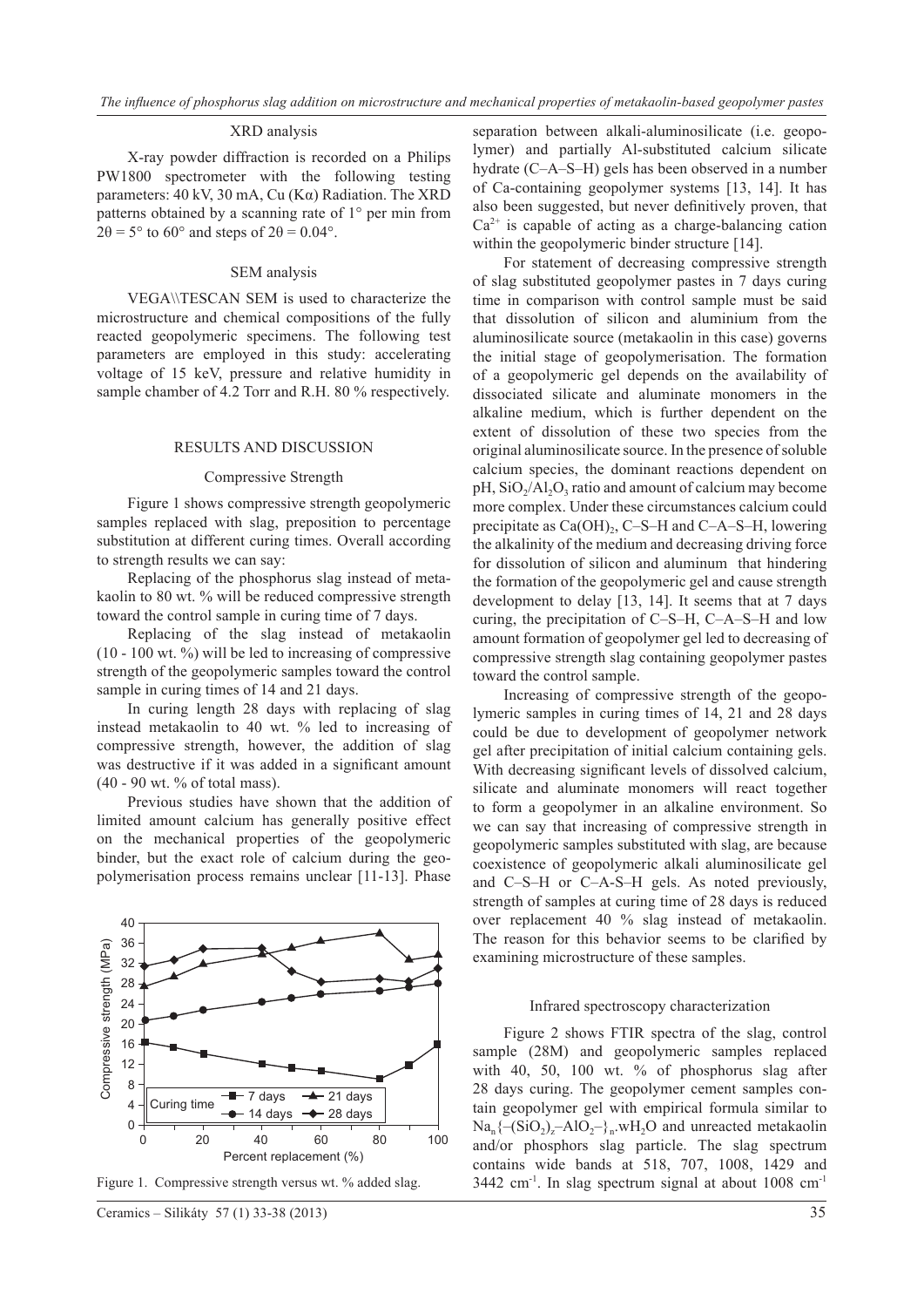correspond to the asymmetric stretching vibration Si–O–Si or Si–O–Al bond, but this signal appear at  $1020 \text{ cm}^{-1}$  in control sample (28M). The peak shift of slag containing geopolymer cement samples in comparison with control sample to lower wavenumber (1012, 1008 and 995  $cm^{-1}$  versus 1020  $cm^{-1}$ ) and decreasing of its intensity related to formation of new geopolymeric product. This shift to lower wave number indicates that high level substitution of Al instead of Si in tetrahedral. Decreasing of peak intensity indicates formation of less content of geopolymeric gel, that otherwise will form hydrated calcium silicate products such as C-S-H or C-A-S-H gels. As described presence of calcium in composition and precipitation of calcium containing gels lowering the alkalinity of the medium and thus the driving force for dissolution of silicon and aluminium that in turn decreased the geopolymeric gel [15, 16]. The broad bands in the region of 1650 - 3480 cm<sup>-1</sup> are characterized by the spectrum stretching and deformation vibrations of O‒H and H–O–H groups from the weakly bound water molecules. Intensity of these peaks decreased with substitution of slag instead metakaolin. The peaks seen in all geopolymer samples at around 1470 cm-1 have been attributed to stretching vibration of C–O which is due to efflorescent of geopolymers. Also it can be seen that intensity of peak decreased with replacing of the slag, which attributed to reduction of free alkali in samples [16].



Figure 2. FTIR spectra of the slag, control sample and sample replaced with different percent of slag.

### X-Ray Diffraction Characterization

 XRD diffraction patterns of the slag, control sample (28M) and samples replaced with different percentages of slag  $(40, 50, 40, 100, 9)$  are shown in Figure 3. As can be seen the slag and slag containing geopolymer

samples have not have a clear peak and is called X-ray amorphous. The peaks in the control sample spectrum are also related to metakaolin impurities (quartz, muscovite and halloysite). The similar large diffused halo peaks at about  $2\theta = 20 - 40^{\circ}$  in diffraction pattern of the control sample and other samples replaced with slag, indicate that amorphous product (geopolymer) have formed. Peaks in the diffraction pattern of samples 28M-S40 and 28M-S50 ( $2\Theta = 9.1$ , 12.7 and 25.3) are shown with dashed circle, indicating the formation of hydrated calcium aluminosilicate (C-A–S–H) phase which some researcher reported its formation earlier [17, 18]. These peaks are not present in pattern of the control sample. Those peaks disappear with full replacing slag (100 wt. %) instead of metakaolin which the reason is unknown.



Figure 3. XRD diffraction patterns of the slag, control sample and sample replaced with different percentages of slag.

#### SEM analysis

SEM image and EDX analysis of geopolymer sample 28M-S40 is presented in Figure 4. As seen in the figure this sample is composed of two phases. SEM-EDX analysis shows that phase (1) shown in figure is geopolymeric matrix with a small percentage of calcium, and phase (2) also is related to the hydrated calcium aluminosilicate phase or unreacted slag. This analysis also shows that calculated Si/Al and Na/Al ratio toward predicted ratios for composition (phase 1) is less and more respectively. The existence of little amount of calcium in geopolymeric matrix is probably an indication of lack of Na<sup>+</sup> ions in charge-balancing of network and minor diffusion of calcium to the inside of geopolymeric matrix. It can also be observed in Figure 4 that some cracking has occurred in the sample. This is not believed to be due to sample preparation for SEM, but rather due to volume changes that would occur when forming an amorphous to semi-crystalline CSH gel within a partially hardened geopolymer gel.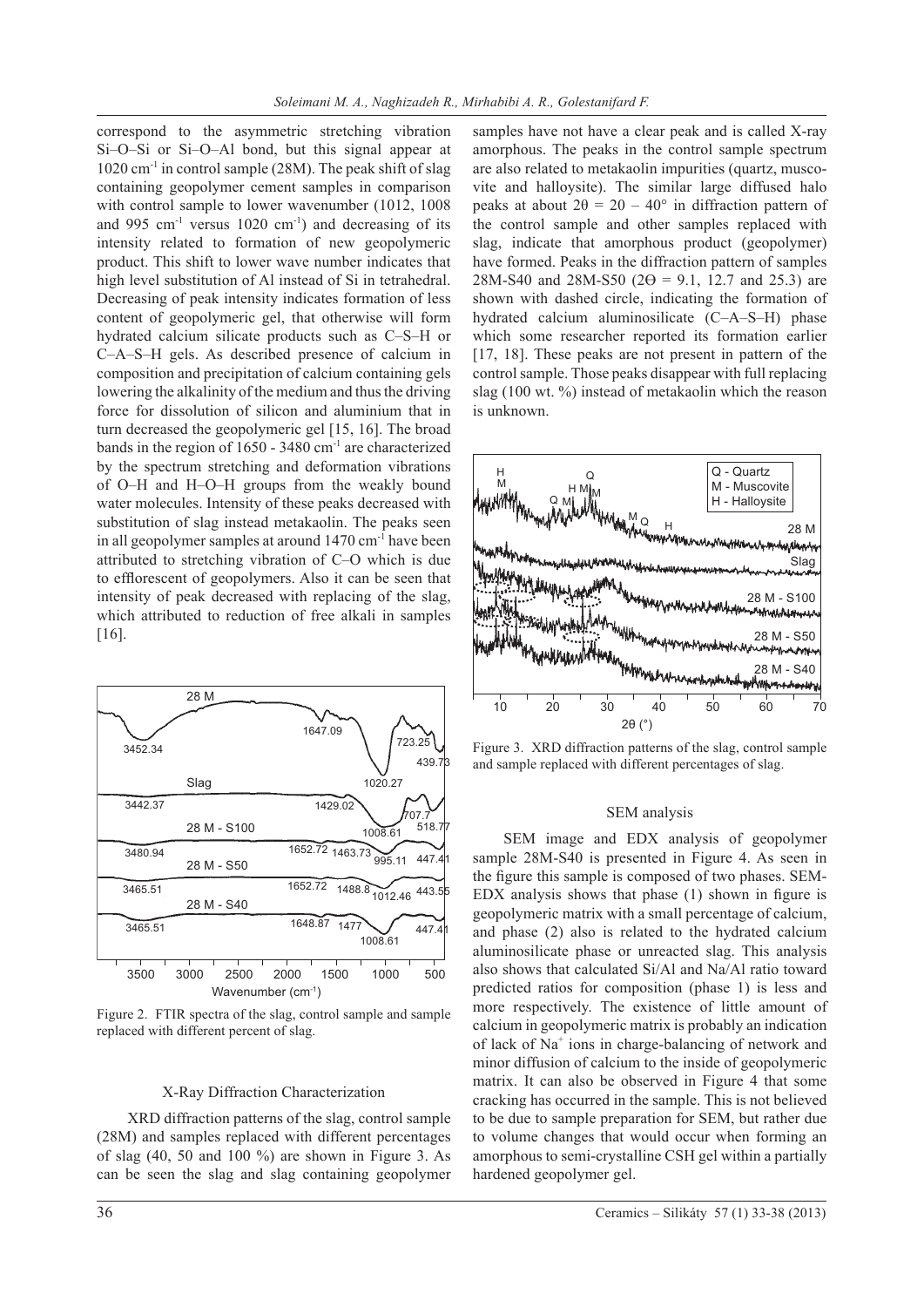It is suggested that high amount of calcium dissociated from the surface of phosphorus slag particles will precipitate from the alkaline medium as  $Ca(OH)$ , or C-S-H and C-A-S-H gels and rare amount of calcium arrive to geopolymer gel structure, which may explain why traces of calcium could be detected in the rich aluminosilicate phase. However, it is still unclear how the calcium is structurally bound within the aluminosilicate phase.

It seems coexistence of geopolymeric and hydrated phase should be made increasing of final strength, but on the other hand presence of cracks will be disrupted development of compressive strength. Consequently the amount of crack in geopolymeric matrix increased with





Figure 4. SEM image and EDXA of geopolymer sample of 28M-S40.

Ceramics – Silikáty 57 (1) 33-38 (2013) 37

increasing slag replacement instead of metakaolin and more formation of secondary hydrated phases that cause the strength reduces further.

#### **CONCLUSION**

In this study, the effect of substitution of phosphorus slag on the mechanical and microstructure changes in metakaolin based geopolymers was investigated. This slag has amorphous structure and contains CaO  $= 46$  wt. % and SiO<sub>2</sub> = 38 wt. %. Results show that the substitution of slag up to 40 wt. % instead of metakaolin is possible, and an enhancement in 28 days compressive strength (14.5 %) compare to control sample. The obtained results were explained on the basis of XRD analysis, FTIR spectra change and microstructure development. The X-ray patterns show the presence of calcium aluminosilicate hydrated (C-A-S-H) for samples which contain slag in addition of geopolymeric gel phase. Coexistence of both geopolymeric gel and C-A-S-H gel give rise to the enhancement of mechanical strength. The microstructure changes on the molecular level by FTIR spectroscopy were shown that new gel structure in comparison with control sample were developed on the slag containing samples. SEM microscopic images also confirm the X-ray pattern results and show presence of hydrated phase and unreacted particles, alongside geopolymeric phase. There have been micro crack in microscopic images from samples that contain slag which cause a decrease in mentioned samples' strength.

# **REFERENCES**

- 1. Fareed Ahmad M., Fadhil Nuruddin M., Shafigh N.: World Academi of Science, Engineering and Technology *50*, 8 (2011).
- 2. Duxson P., Ferna´ndez-Jime´nez A., Provis J. L., Lukey G. C., Palomo A., Van Deventer J. S. J.: J. Mater. Sci. *42*, 2917 (2007).
- 3. Fernandez-Jimenez A., Palomo A.: Cem. Concr. Res. *35,* 1984 (2005)
- 4. Lee W. K. W., Van Deventer J. S. J.: Colloids Surf. *211*, 49 (2002)
- 5. Yunsheng, Z., Wei, S., Zongjin, L., Ceramics-Silikaty *53*, 88 (2009).
- 6. Rovnanik P.: Construction and Building Materials *24*, 1176 (2010).
- 7. Najafikani E., Allahverdi A., Ceramics-Silikaty *53*, 195 (2009).
- 8. Yip C.K., Lukey G.C., Provis J.L., Van Deventer J.S.J.: Cement and Concrete Research *38*, 554 (2008).
- 9. Temuujin J., Riessen A. Van., Williams R.: Journal of hazardous materials *167*, 82 (2009).
- 10. Soleimani M., Naghizadeh R., Mirhabibi A.R. in: 8<sup>th</sup> Iranian Ceramic Congress, IUST University, Tehran, 2011.
- 11. Granizo M.L., Alonso S., Blanco-Varela M.T., Palomo A.: J. Am. Ceram. Soc. *85*, 225 (2002).